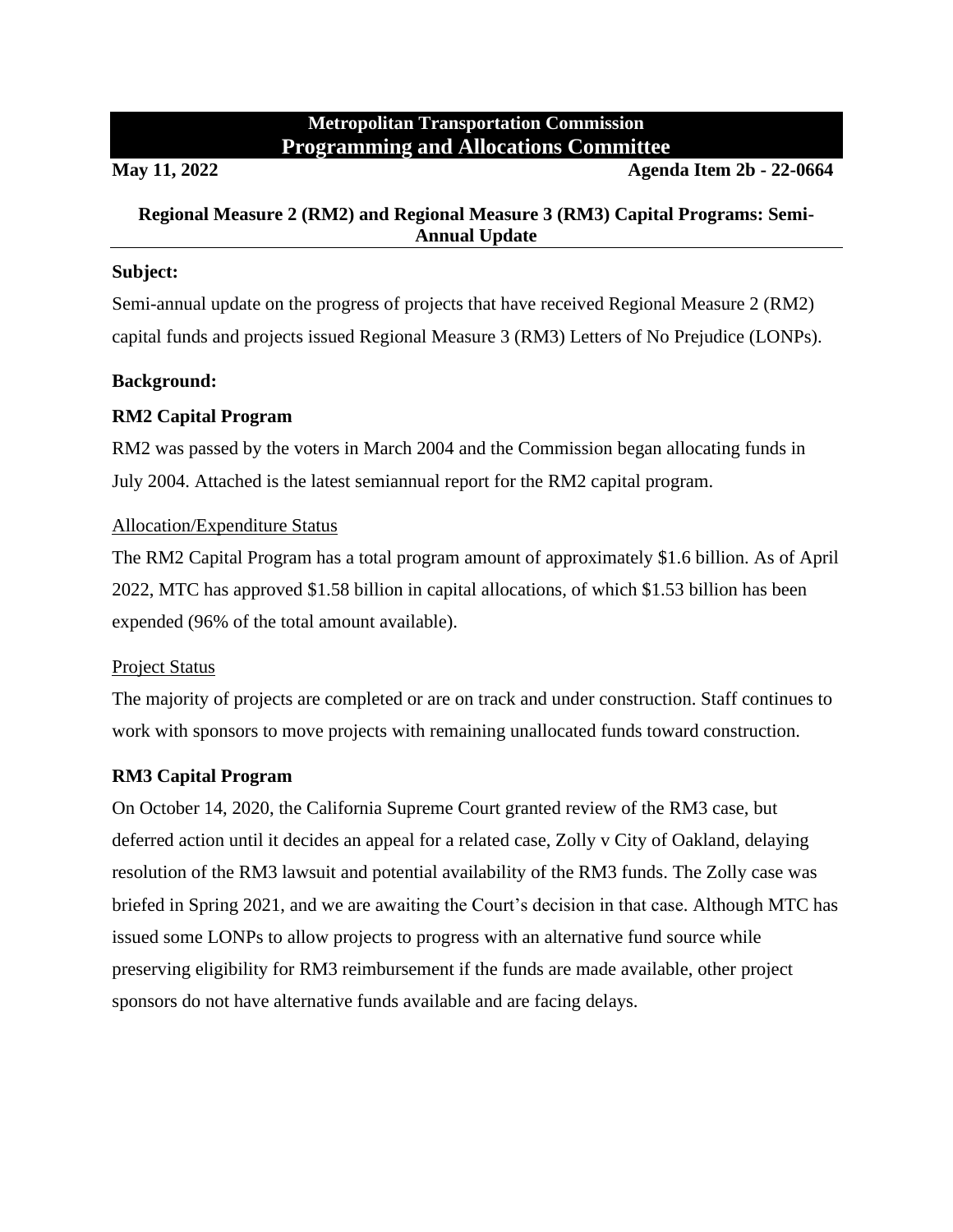Twenty RM3 projects have been issued LONPs totaling \$568 million. Most projects with LONPs are proceeding with phases funded by the RM3 replacement source, including some projects under construction.

### **Issues:**

None identified.

#### **Recommendations:**

Information

#### **Attachments:**

- Attachment A: RM2 Semi-Annual Report
- Attachment B: RM3 Letters of No Prejudice Summary

Therew Whole

Therese W. McMillan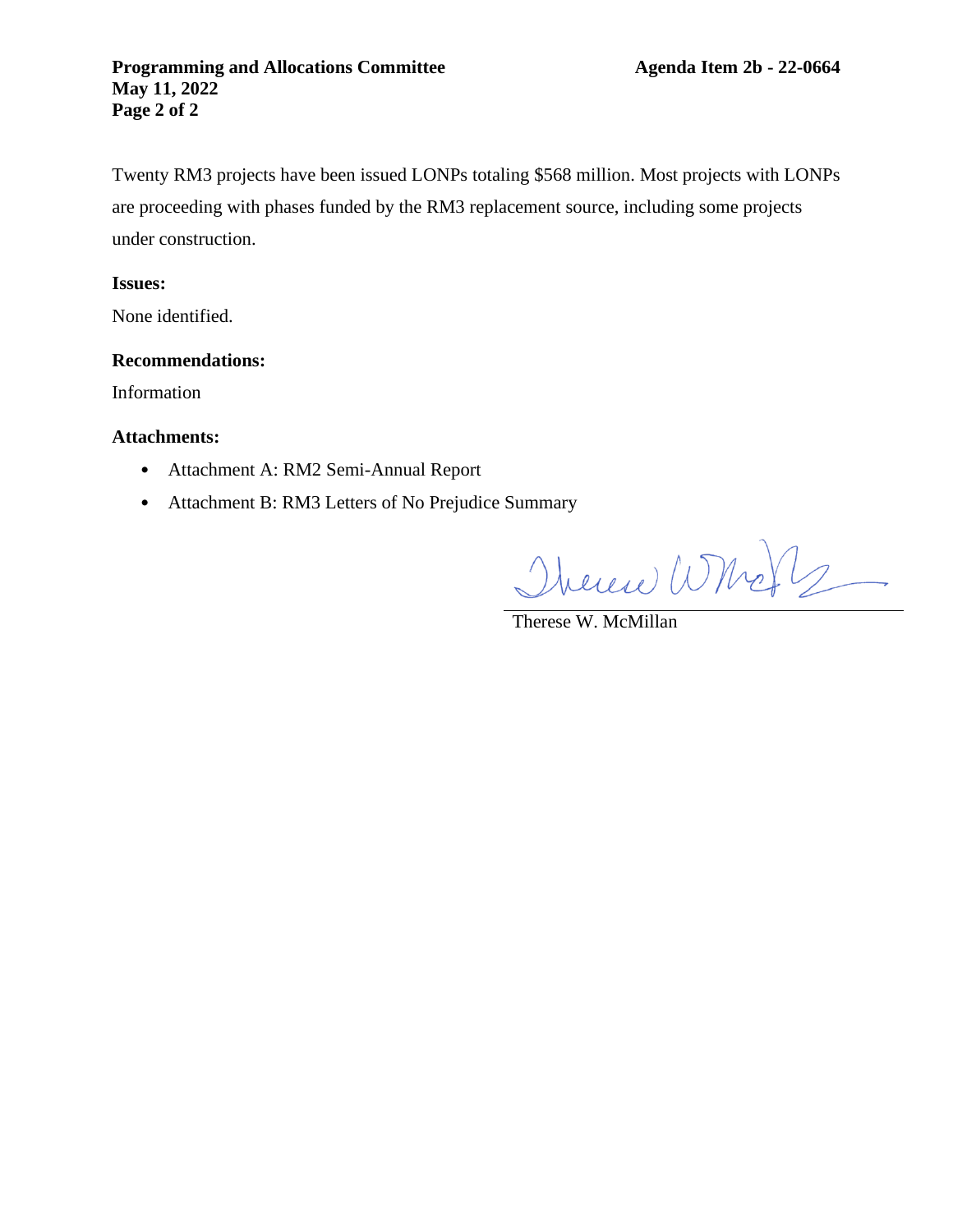### **Programming and Allocations Committee Agenda Item 2b, Attachment A May 11, 2022**

### **Regional Measure 2 (RM2) Capital Program Semi-Annual Update**

This report summarizes the status of the RM2 capital program and highlights ongoing and recently completed RM2-funded projects.

# Capital Program Summary

Of the \$1.59 billion RM2 capital program, 99% of these funds have been allocated to projects and 96% of the fund have been reimbursed.



Figure 1: RM2 Capital Program Summary

The remaining \$14 million not yet allocated includes the following projects:

- Express Bus South (Dumbarton) (\$5M)
- Bay Bridge Forward (\$3M)
- LAVTA Shared Autonomous Vehicle Pilot (\$2.5M)
- LAVTA Rapid Bus Stop Improvements (\$2M)
- BART/Muni Connection (\$1.5 M)

Staff are working with project sponsors to move these projects towards readiness for RM2 allocation. The \$45 million allocated but not yet reimbursed includes the following projects:

- Bay Bridge Forward (\$12M includes funds from RM2 Project 29 and RM2 Project 38)
- Dublin/Pleasanton Parking Garage (\$7M)
- North South Greenway Marin (\$5M)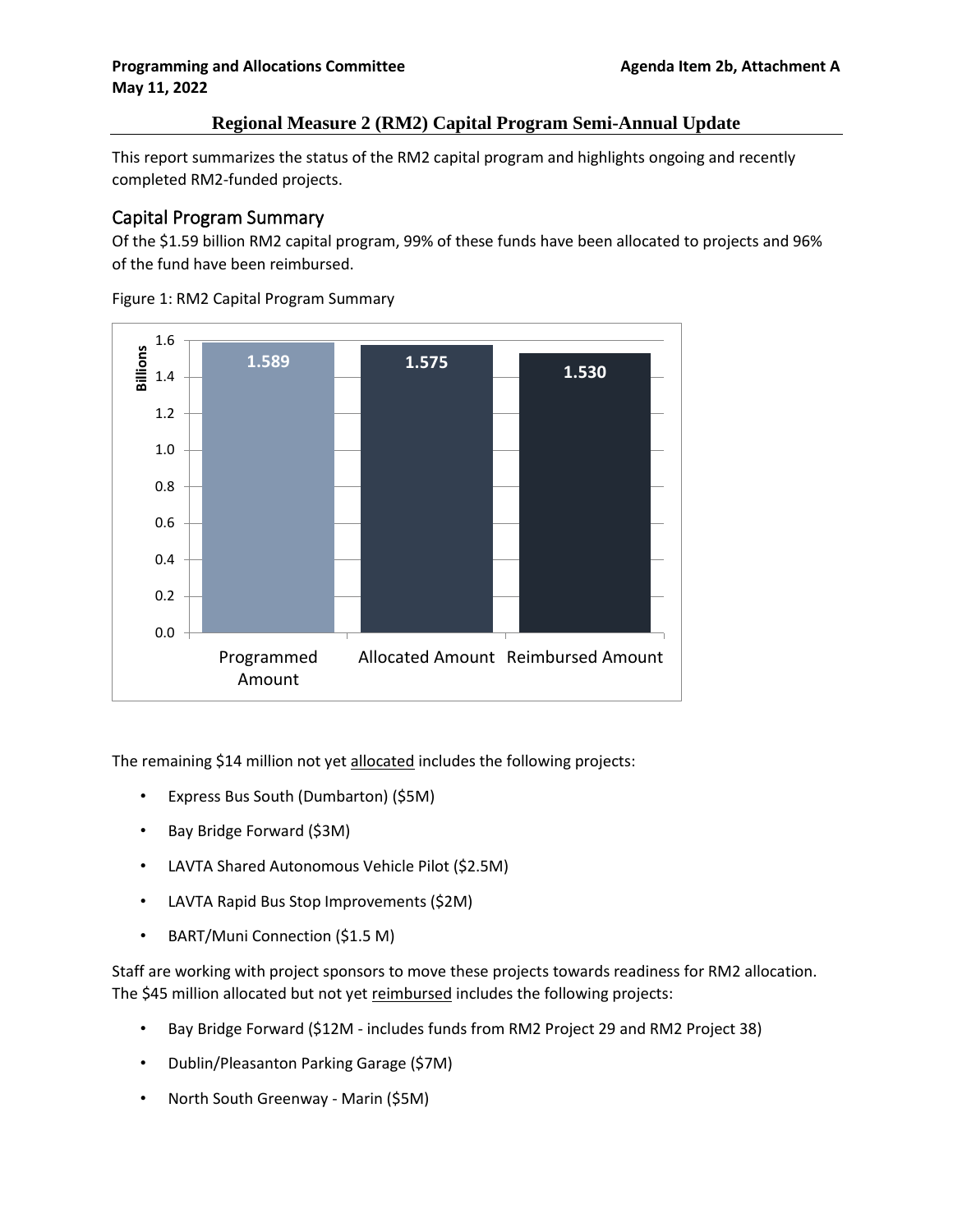#### **Programming and Allocations Committee Agenda Item 2b, Attachment A May 11, 2022**

- Clipper Next Generation (\$4M)
- Richmond Parkway Park &Ride(\$3M)
- AC Transit Bus Rapid Transit (\$2M)
- Blue Ribbon Task Force Initiatives (\$2M)
- Irvington BART Station (\$2M)
- Dumbarton Bus Replacement (\$2M)
- BART Extension to Warm Springs (\$2M)

Staff are working with project sponsors to track project progress and redirect project savings as appropriate. Most projects are on track to be completed as planned, with most ongoing projects under or entering construction or in closeout. Some projects are still recovering from COVID-19 related delays and cost increases. Staff will continue to monitor projects to assess and minimize risks, including project delays and funding shortfalls, and to provide opportunities for meaningful scope changes.

# Project Highlights

This reporting period saw construction progress on the I-80/I-680/Hwy-12 Interchange project, advancement of design on Bay Bridge Forward projects, Irvington Station, and I-80 Express Lanes, and continued rollout of the Next Generation Clipper System. The Transbay Transit Center, East Bay BRT, and BART Warm Springs Extension projects continued to wrap up completed projects through closeout activities. After the announcement of a significant delay and cost increase last year, the Caltrain Electrification project is working to resolve a funding gap and continuing installation of the electrification infrastructure and delivery of electric trainsets. BART continues to work with the railcar manufacturer to resolve reliability issues and restart acceptance of vehicles for the Railcar Replacement project.

# Look Ahead

Most remaining projects are in construction or starting construction within the next two years. Staff will continue to work with project sponsors to monitor ongoing projects, close out completed projects, and allocate remaining funds.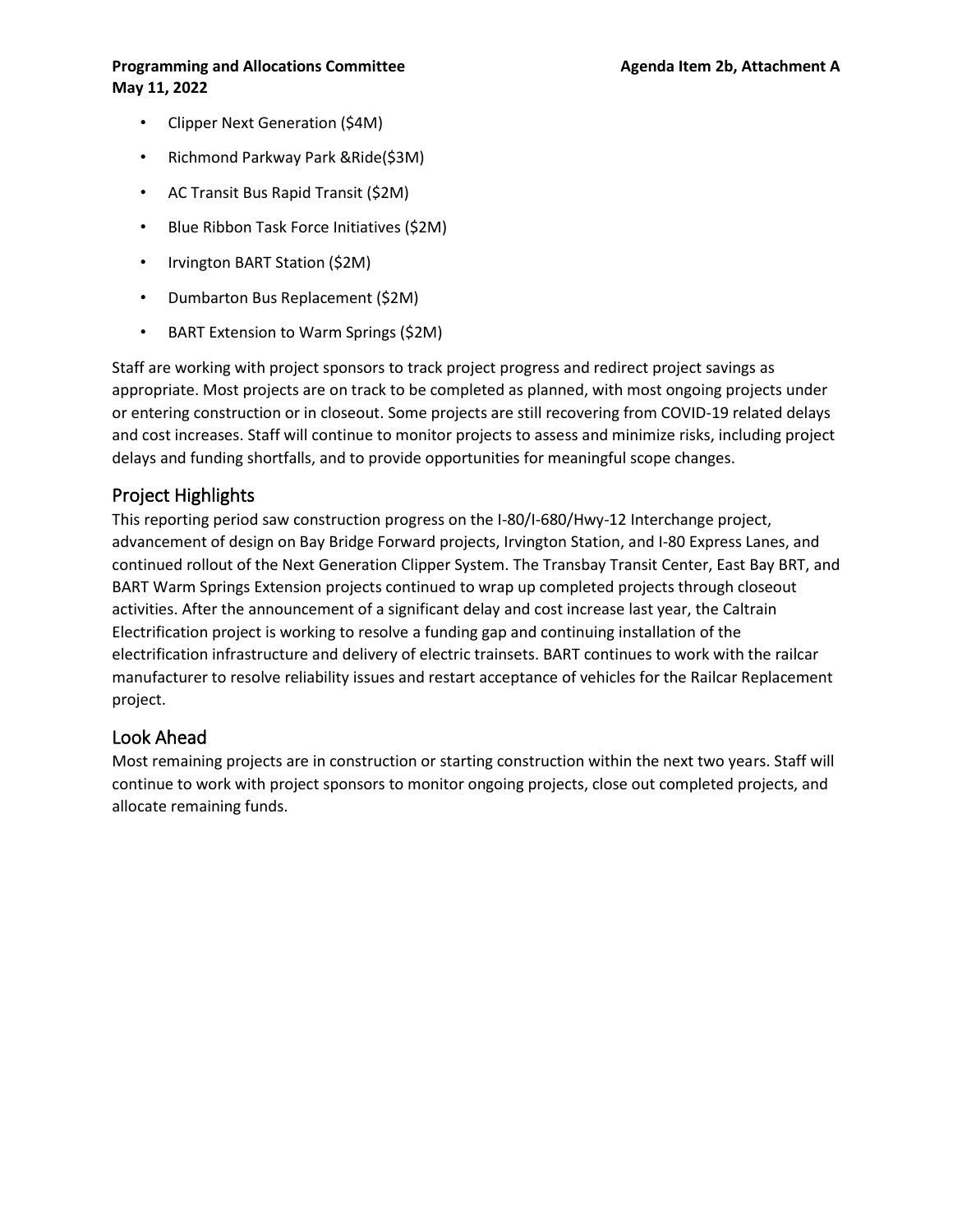# **Regional Measure 3 (RM3) Capital Program Semi-Annual Update – Letters of No Prejudice (LONP)**

20 projects have been issued LONPs **totaling \$568 million** to allow projects to progress with alternative fund sources while preserving eligibility for RM3 reimbursement if the funds are made available. The list of projects that have been issued an LONP is below.

| RM <sub>3</sub><br>Project<br><b>Number</b> |                               |                                                               | <b>LONP Phase</b>   | <b>Amount</b><br>(SM) | <b>Commission</b><br><b>Approval</b><br><b>Date</b> |
|---------------------------------------------|-------------------------------|---------------------------------------------------------------|---------------------|-----------------------|-----------------------------------------------------|
| 5.1                                         | <b>Sponsor</b><br><b>WETA</b> | <b>Project Title</b><br><b>Mission Bay Ferry Landing</b>      | Construction        | 25.0                  | Mar-20                                              |
|                                             |                               | Goods Movement GoPort 7th St                                  |                     |                       |                                                     |
| 3.1                                         | <b>ACTC</b>                   |                                                               |                     | 55.0                  |                                                     |
|                                             |                               | <b>Grade Separation</b>                                       | Construction        |                       | May-20                                              |
|                                             |                               | I-680/SR-84 Interchange<br><b>Reconstruction and SR-84</b>    |                     |                       |                                                     |
| 30                                          | <b>ACTC</b>                   | <b>Expressway Widening</b>                                    | Construction        | 85.0                  | May-20                                              |
| 21                                          | <b>STA</b>                    |                                                               | Construction        | 16.7                  | <b>Jul-20</b>                                       |
| 25.1                                        | <b>TAM</b>                    | I-80/I-680/SR-12 Interchange<br>US-101/I-580 Direct Connector |                     | 5.6                   | <b>Jul-20</b>                                       |
|                                             |                               |                                                               | Planning/Env        |                       |                                                     |
| 7.1                                         | <b>SMART</b>                  | <b>SMART System Extension to</b><br>Windsor and Healdsburg    | Construction        | 5.0                   | Oct-20                                              |
|                                             |                               | US-101 Marin-Sonoma Narrows,                                  |                     |                       |                                                     |
| 20.1                                        | <b>TAM</b>                    | <b>Marin Segment</b>                                          | <b>ROW</b>          | 7.1                   | <b>Dec-20</b>                                       |
|                                             |                               | I-680/SR-4 Interchange                                        |                     |                       |                                                     |
| 19.1                                        | <b>CCTA</b>                   | Improvement Phase 1 and 2A                                    | <b>Final Design</b> | 8.0                   | Feb-21                                              |
|                                             |                               | Mokelumne Trail                                               |                     |                       |                                                     |
|                                             |                               | Bicycle/Pedestrian Overcrossing of                            |                     |                       |                                                     |
| 34.1                                        | <b>CCTA</b>                   | $SR-4$                                                        | Construction        | 11.0                  | Feb-21                                              |
|                                             |                               | SR-262 (Mission Blvd) Cross                                   |                     |                       |                                                     |
| 29.1                                        | <b>ACTC</b>                   | Connector                                                     | Environmental       | 10.0                  | Apr-21                                              |
| 22                                          | <b>STA</b>                    | I-80 Westbound Truck Scales                                   | <b>PS&amp;E</b>     | 5.3                   | Apr-21                                              |
| 20.1                                        | <b>TAM</b>                    | US-101 Marin-Sonoma Narrows                                   | Construction        | 80.9                  | Apr-21                                              |
|                                             |                               | I-80 Express Lanes in Solano                                  |                     |                       |                                                     |
| 2.1                                         | <b>STA</b>                    | County                                                        | Construction        | 70.4                  | Apr-21                                              |
| 26.1                                        | <b>NVTA</b>                   | Vine Transit Maintenance Facility                             | Construction        | 20.0                  | $Jun-21$                                            |
|                                             |                               | I-80 Express Lanes in Solano                                  |                     |                       |                                                     |
| 2.2                                         | <b>BAIFA</b>                  | County (Toll System)                                          | Construction        | 31.3                  | $Jul-21$                                            |
|                                             |                               | I-680 Southbound Express Lane in                              |                     |                       |                                                     |
| 2.3                                         | <b>ACTC</b>                   | Alameda County                                                | Construction        | 80.0                  | Sep-21                                              |
|                                             |                               | <b>Next-Generation Clipper Transit</b>                        |                     |                       |                                                     |
| 28                                          | <b>MTC</b>                    | Fare Payment System                                           | PS&E/CON            | 30.0                  | Feb-22                                              |
|                                             |                               | Highway 101/State Route 92                                    |                     |                       |                                                     |
|                                             |                               | Interchange: Area Improvements                                |                     |                       |                                                     |
| 18.1                                        | <b>SMCTA</b>                  | Project                                                       | <b>ROW</b>          | 0.025                 | Mar-22                                              |